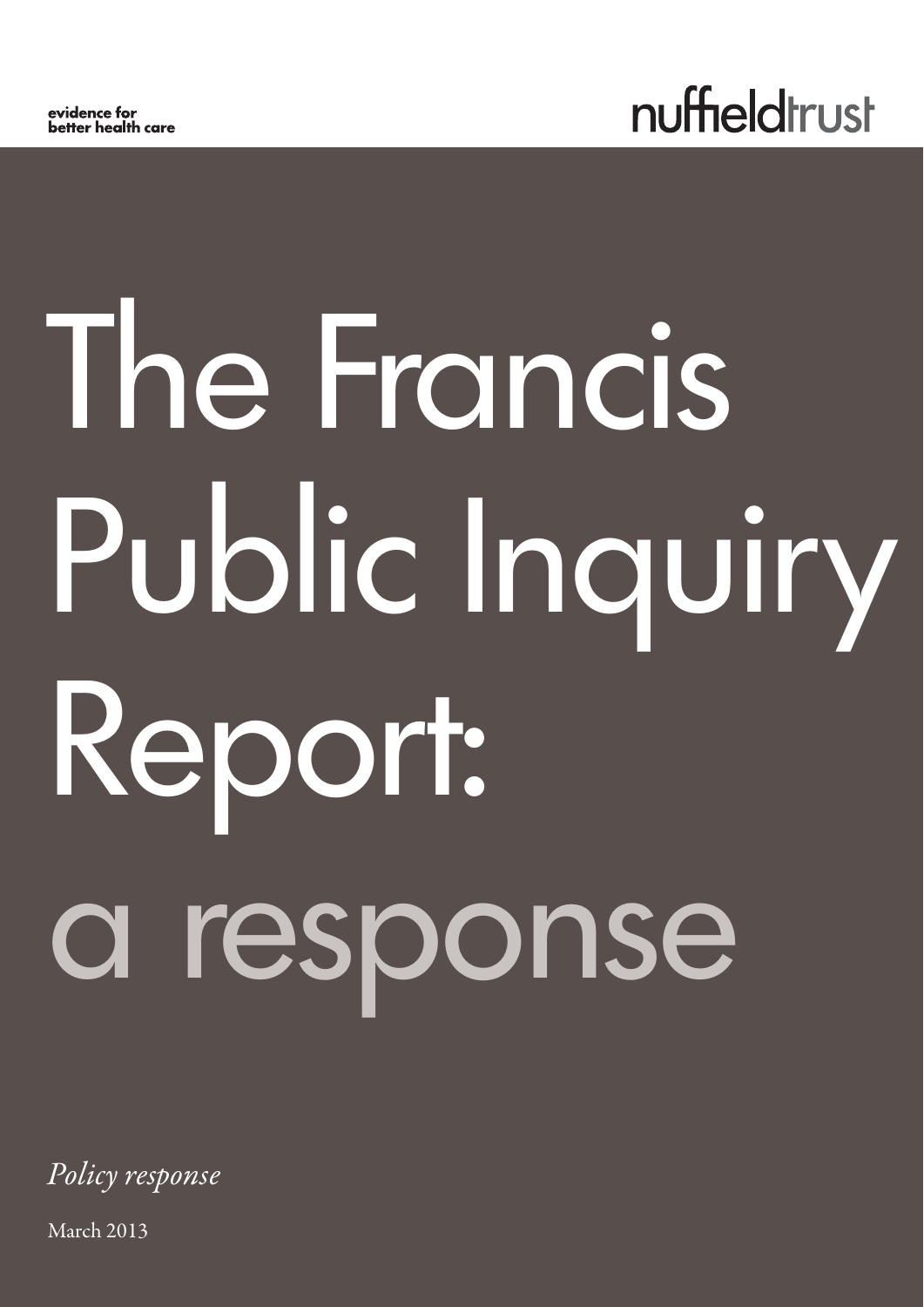This response by the Nuffield Trust to the findings of the Mid Staffordshire NHS Foundation Trust Public Inquiry, chaired by Robert Francis QC (the 'Francis Report'), offers an analysis of several of the key recommendations and themes. This paper is intended to inform the Government's response to the Francis Report. We have focused on those areas where the Nuffield Trust has particular expertise, such as funding, data, commissioning and regulation.

#### Key Points

- We support the Francis Report's main message that hearing and understanding patients must come first, at all levels of the system, from the individual interactions between staff, patients and families, to the hospital management and board, local and national regulatory and supervisory bodies, and the Department of Health.
- We welcome the Inquiry's proposal to introduce a statutory duty of candour in the NHS; to support the development of a culture of patient-focused care at the front line, and where the reporting of performance and concerns in an open and transparent manner is considered to be a necessary and usual way of working.
- We support the Inquiry's recommendations about the need to bring about culture change in the NHS. How the Government, the Department of Health and the NHS Commissioning Board intend to act in response to the Inquiry will be as important as what they suggest.
- We would encourage the Government to avoid the temptation to over-regulate, or be too punitive or over-critical, as this could undermine the readiness of staff and organisations to be open and honest when things go wrong.
- We support the principle of defining fundamental, enhanced and developmental standards of care, and suggest that these should be shaped by the voices of patients and the experience of staff, informed by the National Institute for Health and Clinical Excellence (NICE) and commissioners, and led by the Care Quality Commission as an independent body. The activity should not be led by the NHS Commissioning Board and clinical commissioning groups, who may be conflicted.
- We suggest that, in the setting of care standards, the care of vulnerable older people should be the first priority.
- Given the complexity of current regulatory arrangements for the NHS, we propose that the Department of Health further clarifies the ways in which health providers are to be monitored and held to account for quality of care and financial management, and which national organisations should take the lead responsibility in this respect. This clarification should go further than what is currently set out in the National Quality Board's paper *Quality in the New System*.
- While we would not support a major transfer of regulatory responsibilities from Monitor to the Care Quality Commission at this point, the effectiveness of the current regulation of governance of NHS providers should be reviewed, with a view to having more streamlined and less complicated arrangements. More generally, it will be important for both the Care Quality Commission and Monitor to work much more closely together and share information in the future.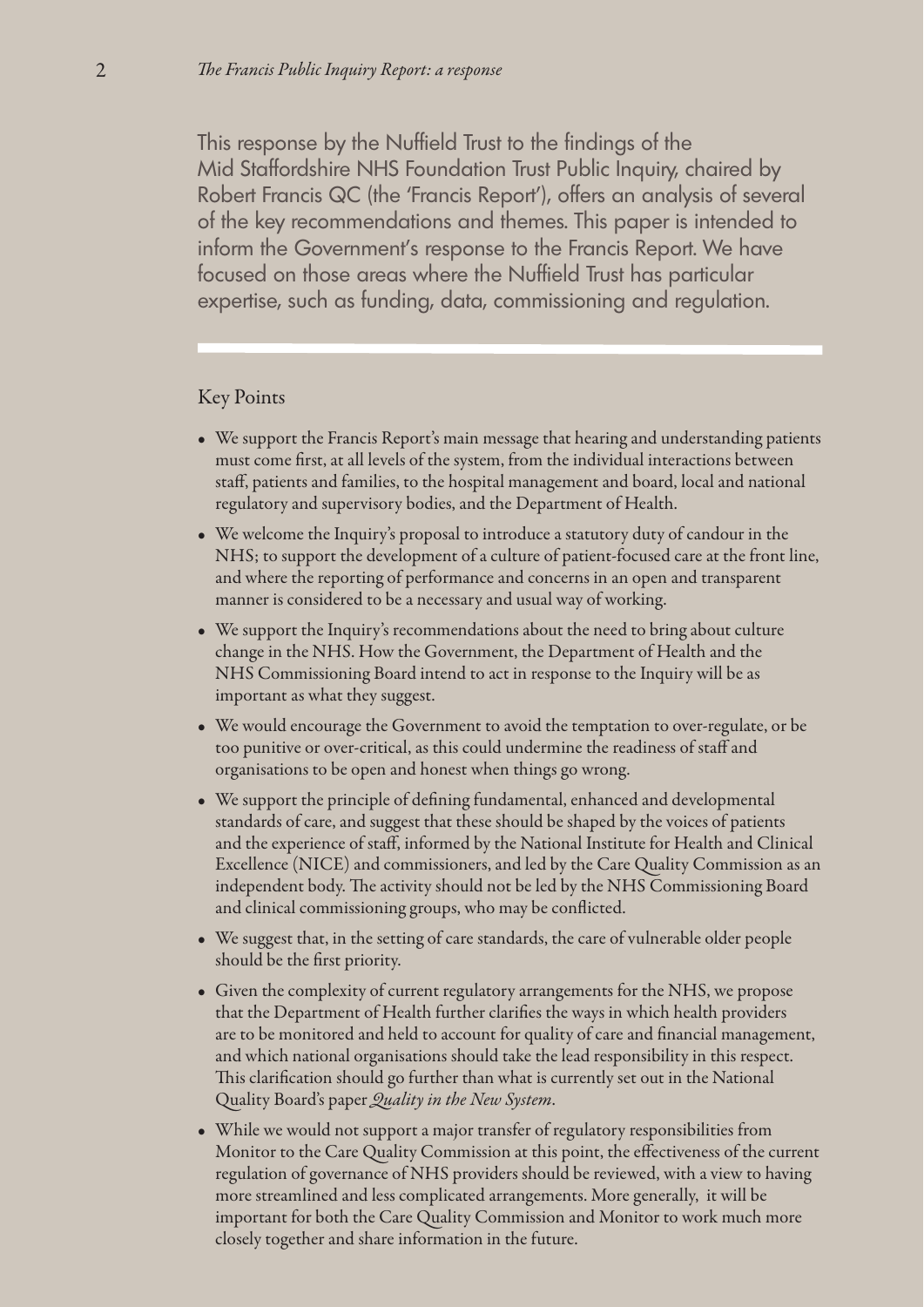- We consider the systematic sharing of existing real-time information about the quality of NHS care to be critical to the development of a more patient safety-focused service. This will need to be sensitive enough to detect the dispersed nature of small-scale failure in hospitals that are otherwise performing well, rather than aimed solely at identifying obvious outliers.
- The routine collection of data to enhance the ability to measure quality of care needs to be developed, informed by a range of organisations such as the Care Quality Commission (which we suggest should be responsible, as noted above, for leading the identification of fundamental, enhanced and developmental standards), the NHS Commissioning Board, NICE and other organisations such as Healthwatch England.
- We strongly endorse the Inquiry's comments and recommendations concerning developing peer review systems, and urge the Department of Health to consider in its response to the Inquiry how this might best be done.
- We support the recommendations to strengthen mechanisms for involving patients and the public in all levels of the NHS, including local representative bodies.

# Nuffield Trust support for the Francis Inquiry

At the request of the Inquiry Chairman, the Nuffield Trust prepared a number of papers for the Mid Staffordshire NHS Foundation Trust Public Inquiry, covering matters including: the evidence on NHS commissioning; the regulation and training of NHS managers; the training and development of NHS boards; and the history and development of NHS organisation and management. Copies of these papers are available on the Inquiry website at **www.midstaffspublicinquiry.com**. In addition, Dr Judith Smith, Director of Policy, Nuffield Trust, provided expert evidence (oral and written), on NHS organisation and commissioning to the Inquiry and was appointed as an assessor of the final Inquiry recommendations. All our work on the Francis Inquiry is available on our website at **www.nuffieldtrust.org.uk/francis-inquiry**.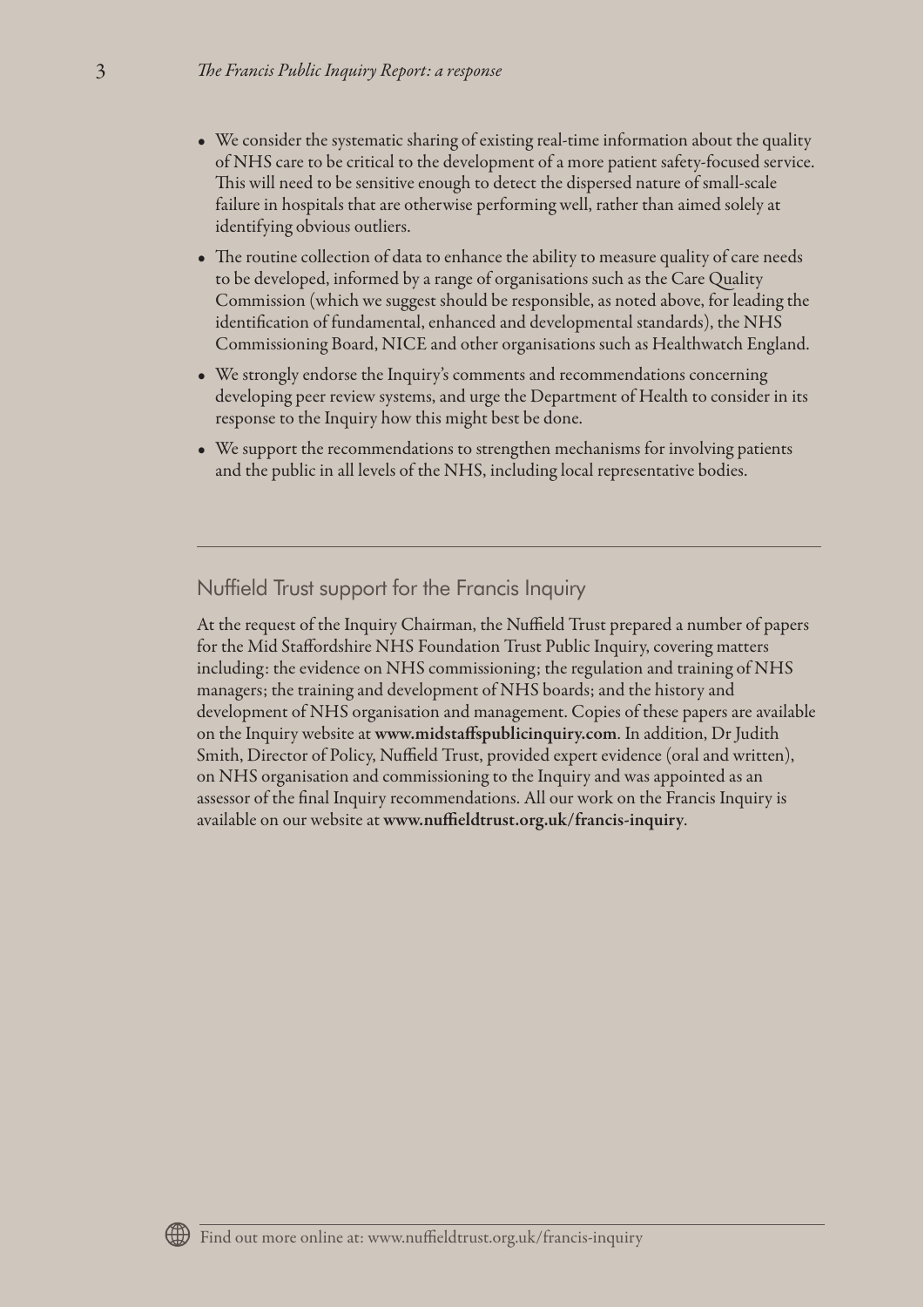#### Background to this paper

The remit of the Inquiry was to find out why the 'commissioning, supervisory and regulatory' bodies failed to identify problems at the Mid Staffordshire NHS Foundation Trust and subsequently take action. While technically confined to the events at Mid Staffordshire, the wide scope of the Inquiry's recommendations is testament to the belief of the Inquiry Chairman, Robert Francis QC, that "Stafford was not an event of such rarity or improbability that it would be safe to assume that it has not or will not be repeated" (Francis, 2013: para 76). Certainly in the months and years following the issues at Mid Staffordshire coming to light there have been several other major cases that portray care in the NHS in a negative light. Francis draws attention to arguments used by some Inquiry witnesses that inaction over Stafford was justified because similar patterns of poor performance could be found elsewhere, i.e. Stafford was not exceptional, or if it was, it was so only because of the exceptionally large scale of the problems. Robert Francis concludes "it is an argument which evidences a culture of habituation and passivity in the face of issues which may indicate real suffering" (para 78).

From a patient and family perspective, just one incident of poor quality care in any hospital can potentially lead to a " catastrophic loss

This encapsulates the uniquely difficult nature of the challenge facing providers, commissioners and regulators of health services. What happened at Stafford Hospital was particularly shocking because of its unprecedented scale and duration. But, from a patient and family perspective, just one incident of poor quality care in any hospital can potentially lead to a catastrophic loss, involving premature death or unnecessary suffering.

A fully patient-centred health system needs, therefore, to be able to detect and respond to individual failures that might be occurring within one ward or department of an otherwise high-performing hospital, as well as identify and respond to larger-scale, more systematic failures of individual institutions. This is the dual challenge facing health systems, particularly regulators and commissioners: creating a system that can detect (and prevent) individual failures at the same time as setting a threshold for when cumulative failures trigger a more resource-intensive, regulatory response.

The Inquiry's recommendations aim to address both dimensions of this challenge: first, a transformed culture at the hospital level of the system to ensure that individual failures in care are avoided and better ways are found for providers to understand the quality of care within their own organisations. Second, external bodies such as commissioners and regulators need to be watchful for signals of failure and able to act swiftly in a targeted and proportionate way when things start to go wrong. It is important that external bodies do not place too much confidence in the ability of risk ratings and/or early warning systems to give a complete picture, and that they use these alongside other sources of information such as patient complaints, staff survey data and 'soft' intelligence from NHS boards.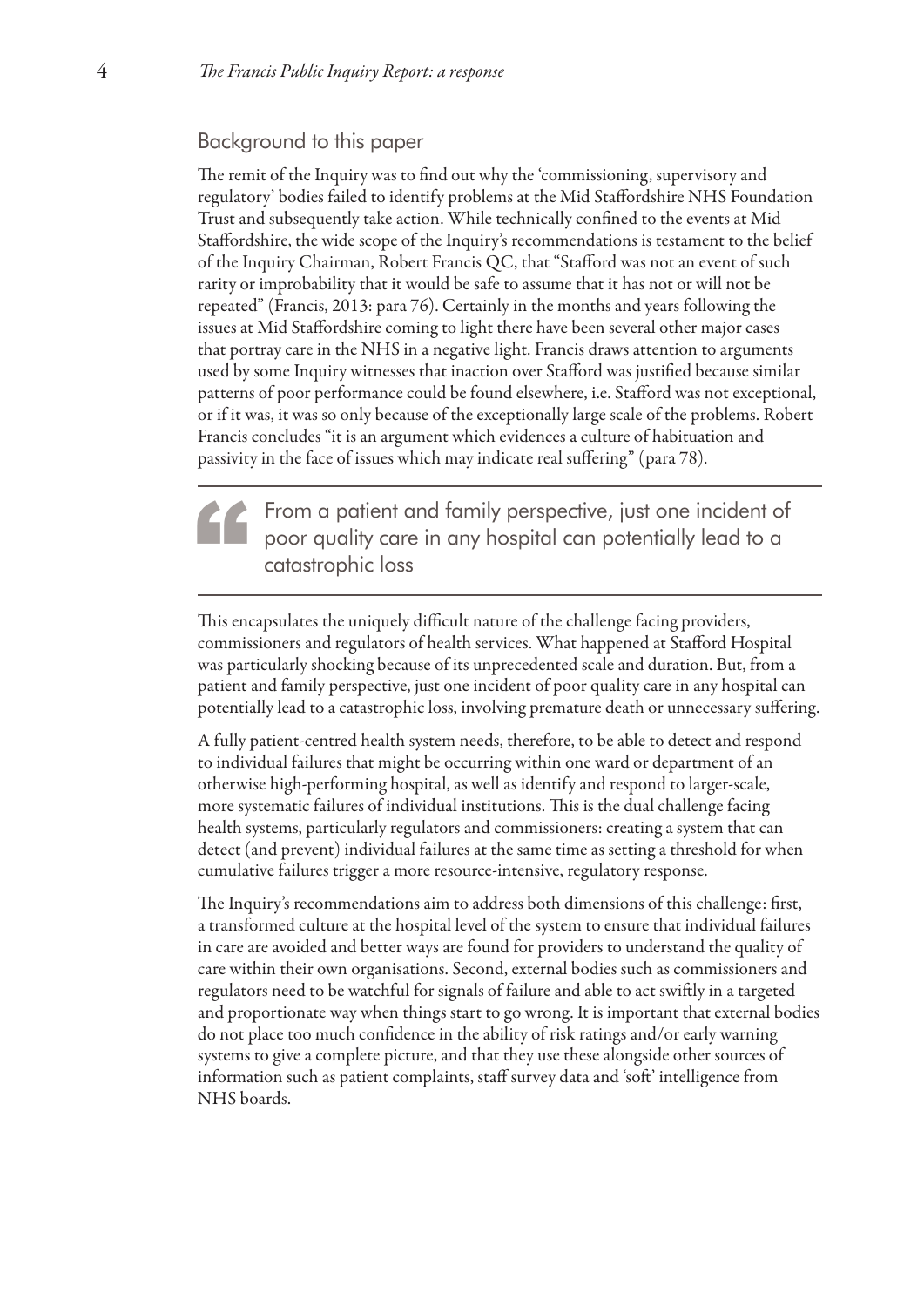The thread linking both elements is a renewed focus on hearing and understanding what patients are saying, from the interactions between staff, patients and families on an individual ward, to the tiers of hospital management and the board, through all the local and national regulatory and supervisory bodies, to the Department of Health.

The reality is that more and more trusts will be treating larger numbers of sicker, older adults in an atmosphere of pay " restraint and frozen budgets

Our analysis is necessarily influenced by extensive work at the Nuffield Trust on the financial challenge facing the NHS. The NHS faces a growing gap between demand – particularly meeting the needs of a growing cohort of older people with long-term conditions – and available resources. This gap is likely to persist over the next decade at least (Roberts and others, 2012). Since 2007/08, an increasing number of trusts have experienced financial deficits, and in 2011/12, 32 out of 250 trusts reported a deficit ( Jones and Charlesworth, 2013). Although there is no straightforward causal connection between restricted resources and failures in care (Mid Staffordshire's failures did not happen simply because of staff shortages, although it has now been put into special financial measures), the reality is that more and more trusts will be treating larger numbers of sicker, older adults in an atmosphere of pay restraint and frozen budgets. Effective regulation, new forms of information and assessment, and informed patient and public involvement are also resource-intensive.

There are inevitably going to be difficult trade-offs for the Government to consider; between investing in developing and sustaining the right culture inside providers of care and ensuring sharper external scrutiny and regulation.

Changing clinical and managerial culture within provider organisations

#### NHS Constitution

The Francis Report recommends a renewed focus on the NHS Constitution as a reference point for the common values governing care in the NHS (para 1.121 onwards). While it makes sense to build on the NHS Constitution as an existing statement of values rather than replicate it, staff awareness of the Constitution is still low (45 per cent of staff were found to be aware of the Constitution in 2012) and only one in ten staff felt 'very or fairly well informed' about its contents (Department of Health, 2012). If the NHS Constitution is to guide behaviour across the NHS, it will need to be given a high profile amongst both staff and the public, with mechanisms put in place to ensure that its contents are both known and adhered to, perhaps through alignment with NHS recruitment, induction and appraisal processes.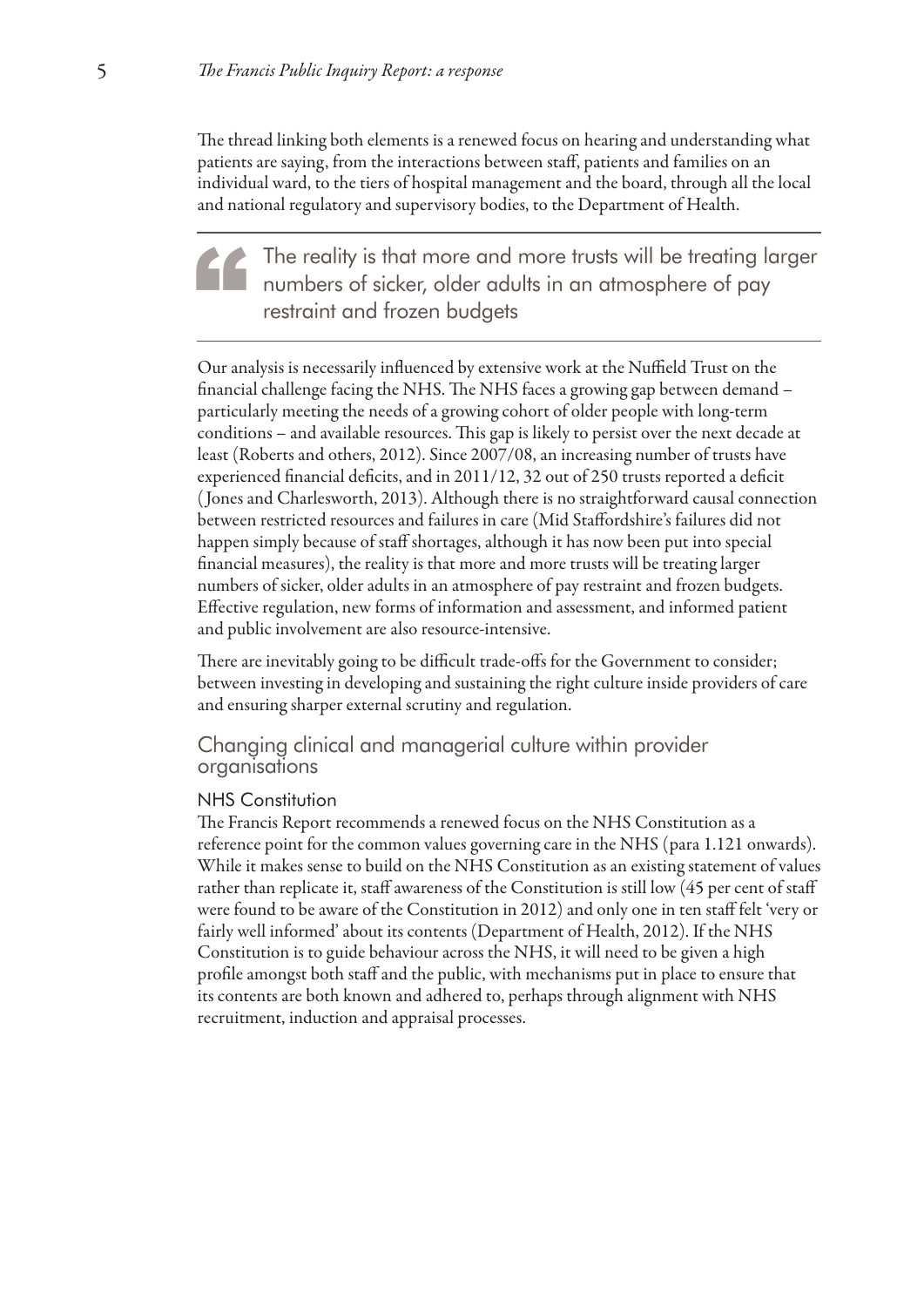#### Openness, transparency and candour

We support the recommendation to create a statutory duty of candour in relation to harm to patients and reporting of concerns. This has the potential to empower staff, particularly junior personnel, to speak up when things go wrong or if they feel their team or department is not taking appropriate action. On its own, the duty of candour is unlikely to be enough to change the internal culture of hospitals. The manner and timing of its implementation will be critical, as will the provision of training and development in support of the change, in order to avoid an exacerbation of the defensiveness identified in the Francis Report.

It will be important to accompany any such new statutory duty with an acknowledgement of the pressures faced by staff on a daily basis, particularly as the severity of illness and age of patients has increased and will continue to increase. Trusts may need to more urgently investigate innovative responses to this change in the patient population, which might include the use of new forms of ward management, review of the approach to patient care, and monitoring of quality and patient experience in real-time. Schwarz Rounds, pioneered in the United States, are an example of an initiative designed to change hospital culture by providing a safe environment for staff (of all disciplines) to discuss their responses to stressful or difficult situations, and are now being piloted in NHS hospitals (Goodrich, 2011). Other peer-led examples of health care practice include Balint groups for general practitioners, an initiative originally led by the Tavistock clinic designed to improve the therapeutic alliance between doctor and patient (Launer, 2007).

Skill mix in nursing: the role of health care support workers The Francis Report calls for a renewed focus on compassionate caring in the training and performance management of nursing. It also recommends the registration of health care support workers. We support these recommendations and also argue for the inclusion of a similar focus on compassionate care in the training and definition of professionalism for doctors.

The regulation of support workers is to be welcomed. There is currently an absence of systematic information about their numbers, training and development, and how they are being used in hospitals, community health services and social care. Studies in the United States have found that higher proportions of registered nursing staff are associated with higher-quality care as measured by, for example, lower mortality, reduced adverse events and hospital-acquired pneumonia (Hurst and Williams, 2012). Not enough is known about the impact of a change in skill mix within the UK: registration will allow information about skill mix to be publicly available and facilitate research in this area.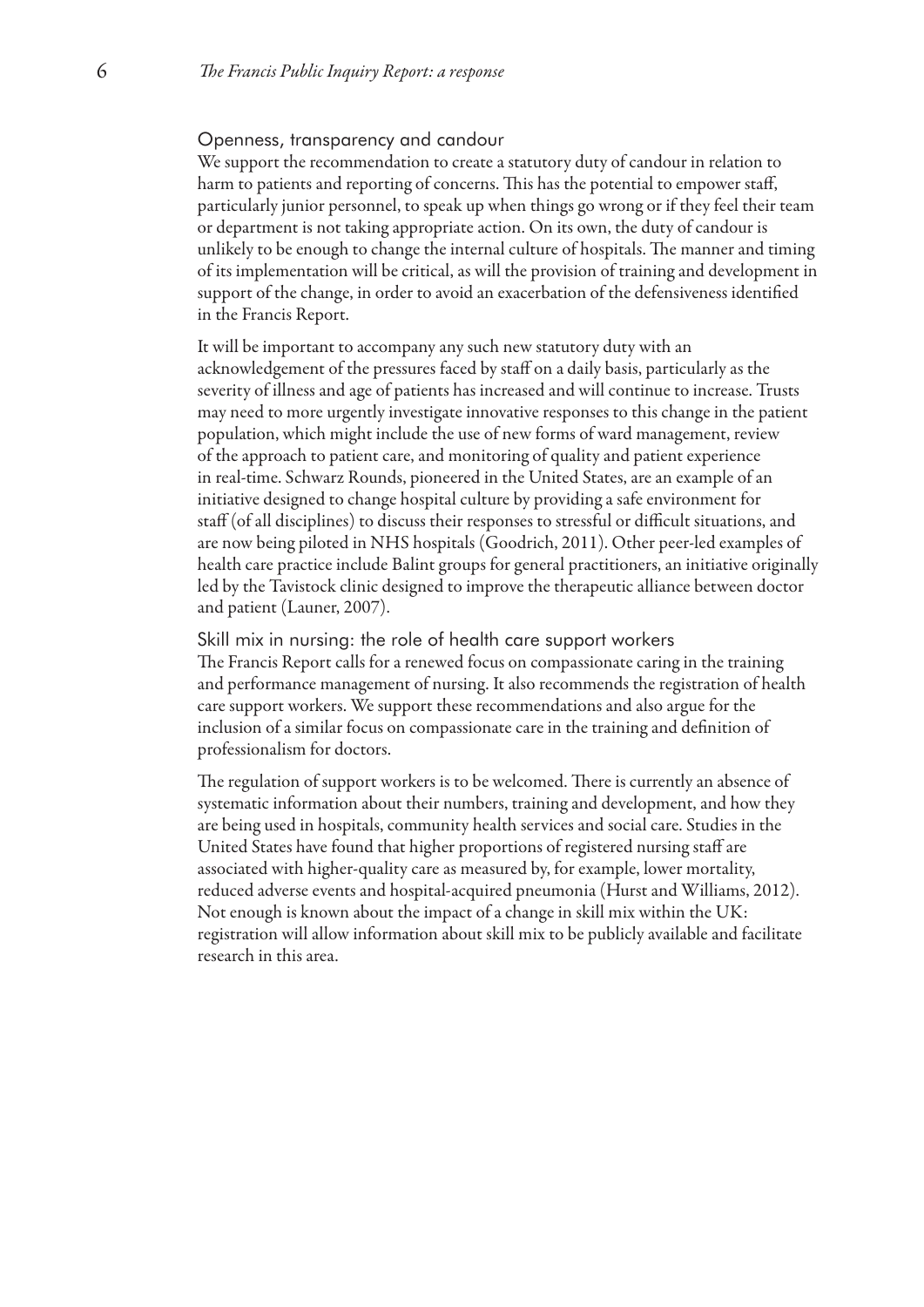#### Managerial culture

The system of values and beliefs underpinning NHS management is a critical factor in shaping what managers do, how others perceive them, and how they respond to pressure and challenge. Academic research confirms the importance of healthy organisational culture for the performance and safety of health services (Shipton and others, 2008). Commentary on the NHS frequently highlights its centrally directed approach, distinctive in the international context (Newdick and Smith, 2010). Research undertaken by the NHS Confederation cited the 'top-down and directive style' of NHS management as a particular challenge and reported interviewees describing the environment in the NHS as 'brutal, arbitrary, prone to favouritism and intolerant of risk-taking that isn't successful' (NHS Confederation, 2009: p4).

We support the proposal in the Francis Report to introduce a formal code of ethics, standards and conduct for NHS " boards, leaders and managers

We support the proposal in the Francis Report to introduce a formal code of ethics, standards and conduct for NHS boards, leaders and managers. This needs to have 'teeth' in order that it does not meet the same fate as the current code of conduct for NHS managers which appears to have been unevenly applied, and rarely, if ever, used as a tool for accountability and development (Newdick and Smith, 2010). We support the use of a formal code alongside a 'fit and proper person' test for NHS boards and managers. We also support the development of a system of accreditation for NHS managers, to enable a stronger sense of profession, status and belonging for leaders in the NHS; something that is needed as a way of rebuilding public and professional trust in health management following recent attacks on 'bureaucracy' and management (Smith and Chambers, 2011).

### Promoting broader culture change

Some of the organisational failings referred to in the Francis Report, for example the 'culture of self-promotion', the tendency to emphasise success rather than failure, and the focus on financial issues above all else by the leadership of the trust, are identified in the Francis Report as having existed more widely across the NHS, including in the behaviour of strategic health authorities, the Department of Health and Monitor. The Francis Report rightly calls for all levels of the NHS to adopt a more questioning attitude towards the quality of care experienced by patients, and to keep this in balance with a concern for financial and other measured outcomes of care. In practice, this has been difficult to do, because of the uniquely political nature of the NHS in England. Much of the pressure to meet financial and other process targets can be traced back to ministers, whose political reputations rest on their ability to demonstrate to the electorate that the NHS has improved under their watch.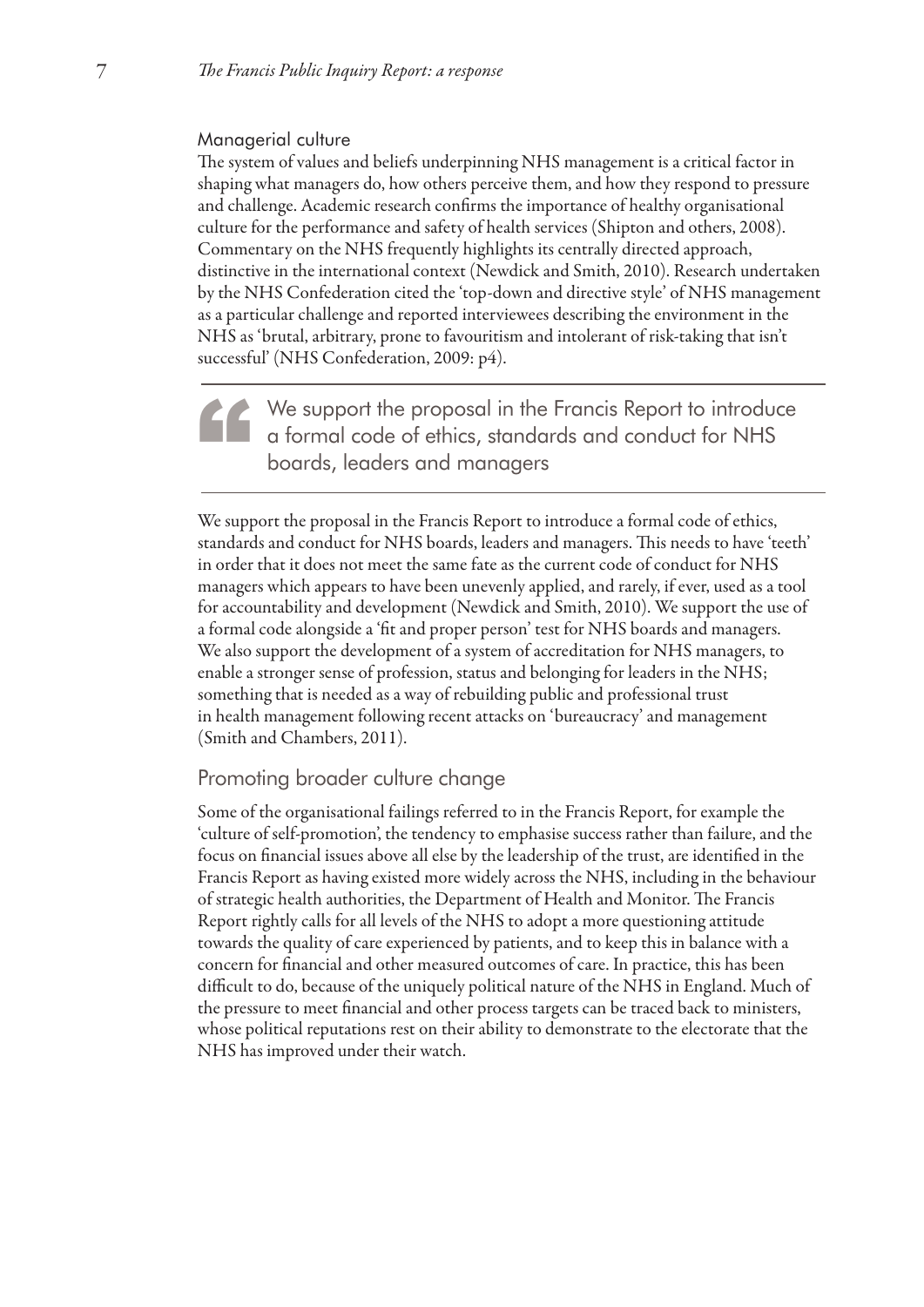The creation of an arm's length body to run the NHS (the NHS Commissioning Board) was in part designed to break the link between ministers and the operational management of the NHS, but it would be naïve to expect that ministerial pressure on senior NHS managers will disappear from April 2013 (when the NHS Commissioning Board formally takes over), just as it was to suppose that semi-autonomous foundation trusts would be immune to outside managerial and political pressure.

Politicians from all parties have struck a contrite tone in the wake of the Francis Report, and ministers have avoided being defensive about the state of quality of NHS services: both these stances are likely to come under pressure as the next election approaches and the Government is inevitably judged on its stewardship of the NHS.

#### Defining and measuring standards of care

The Inquiry recommends the definition of 'fundamental standards' that must be adhered to by NHS providers, and a shift in the burden of proof, where all those in a position of oversight or performance management need to have "convincing evidence [to be] available before accepting that such standards are being complied with" (para 139).

Although many patients and families will now be justifiably anxious about the real standards of care in their local trust, we would encourage the Government to avoid the temptation to over-regulate or be too punitive – a 'big stick approach' will not work and will serve only to further alienate staff and reproduce the distortions created over the past decade by targets. Indeed, the way in which the Government approaches an issue such as the development and assessment of fundamental standards will in itself be an indication of the way in which NHS culture is changing, or not.

Setting fundamental standards is not straightforward. There should be a clear, transparent and inclusive approach to developing these standards and how they are to be assessed, involving a range of stakeholders. The organisation to lead this is the Care Quality Commission.

A priority will be to devise a way to assess when a failure of care exists amongst the millions of care interactions up and down the country. It will also be important that fundamental standards are defined bottom-up by staff in collaboration with users, and building on the extensive work to date by the Care Quality Commission and its predecessors the Healthcare Commission and Commission for Health Improvement. Moreover, any assessment needs to be robust, reproducible and ideally be made in a way that is efficient and does not hinder the delivery of clinical care. We endorse the Inquiry's recommendation that NICE plays a core role in the development of these standards, which can evolve as data improve.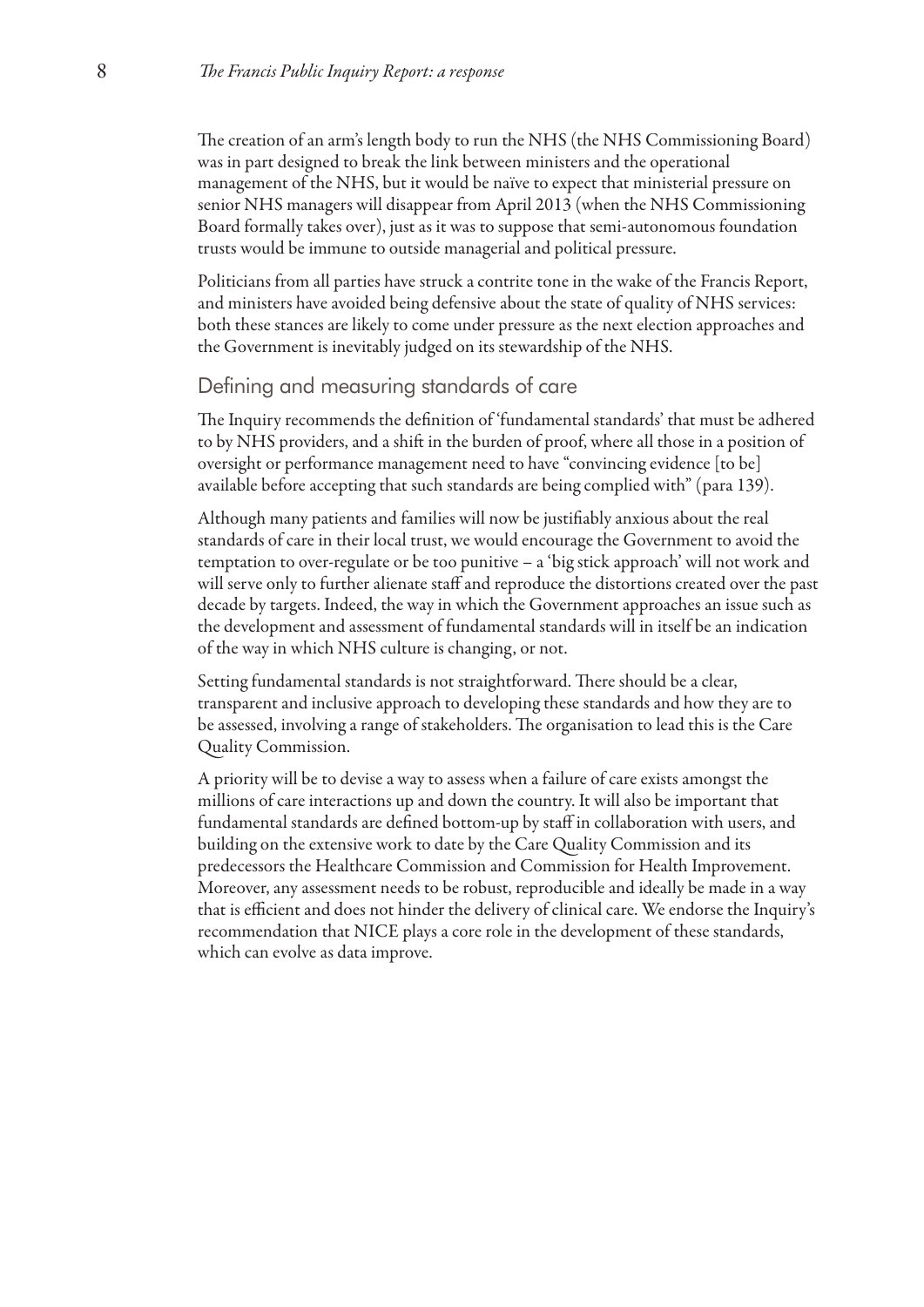We would recommend that the highest priority for initial development of fundamental standards be given to care of the frail older people on acute wards (for example Ontario's Senior Friendly Hospital Initiative (Wong and Liu, 2011)) and that this priority should shape any new requirements for data collection in NHS trusts set by the NHS Commissioning Board or the Care Quality Commission. Any assessment of standards developed for older patients will need to consider how best to capture the experience of the most vulnerable and their families. The witness statements to the Inquiry revealed how those with dementia, often with no relatives to advocate on their behalf, were particularly vulnerable to poor standards of care and least able to report it.

If fundamental standards are to be defined, one of the most difficult issues will be setting a threshold for compliance. It will be important to identify absolute standards that are well understood in advance of any assessment.

A fundamental standards approach, if sufficiently sensitive, would also allow the identification of isolated poor " performance within wards and departments

A fundamental standards approach, if sufficiently sensitive, would also allow the identification of isolated poor performance within wards and departments of trusts. In practice, however, it might be difficult to reach a consensus about where this 'fundamental' threshold should be set, especially if regulatory sanctions or even a failure regime were triggered when it was breached. For example, should all cases of pressure sores or dehydration/malnutrition amongst elderly patients be considered evidence of compassionate neglect?

If the definition of fundamental standards is a bottom-up exercise led by the independent quality regulator, the Care Quality Commission, and based on evidence supplied by NICE, then we suggest a similar process is appropriate for the definition of enhanced or developmental standards which would again be led by the Care Quality Commission but which would clearly involve commissioners. This also hinges on whether 'fundamental', 'enhanced' and 'developmental' standards become part of a system of aggregate ratings of providers (Nuffield Trust, 2013).

#### Rating hospitals<sup>1</sup>

If fundamental, enhanced and developmental standards can be defined, the Government would need to consider whether and how they should be incorporated into any ratings system that might be designed in the future. Though relative measurement is often used, it is not always clear whether being in the top or bottom 20 per cent is necessarily good or bad. As the Inquiry noted, the presence of peers among the bottom 20 per cent of mortality rates was used sometimes as an excuse for inaction. There may also be a tension

<sup>1.</sup> The Nuffield Trust has been commissioned by the Secretary of State for Health to review whether aggregate ratings of provider performance should be used in health and social care. The report is due for publication in late March 2013.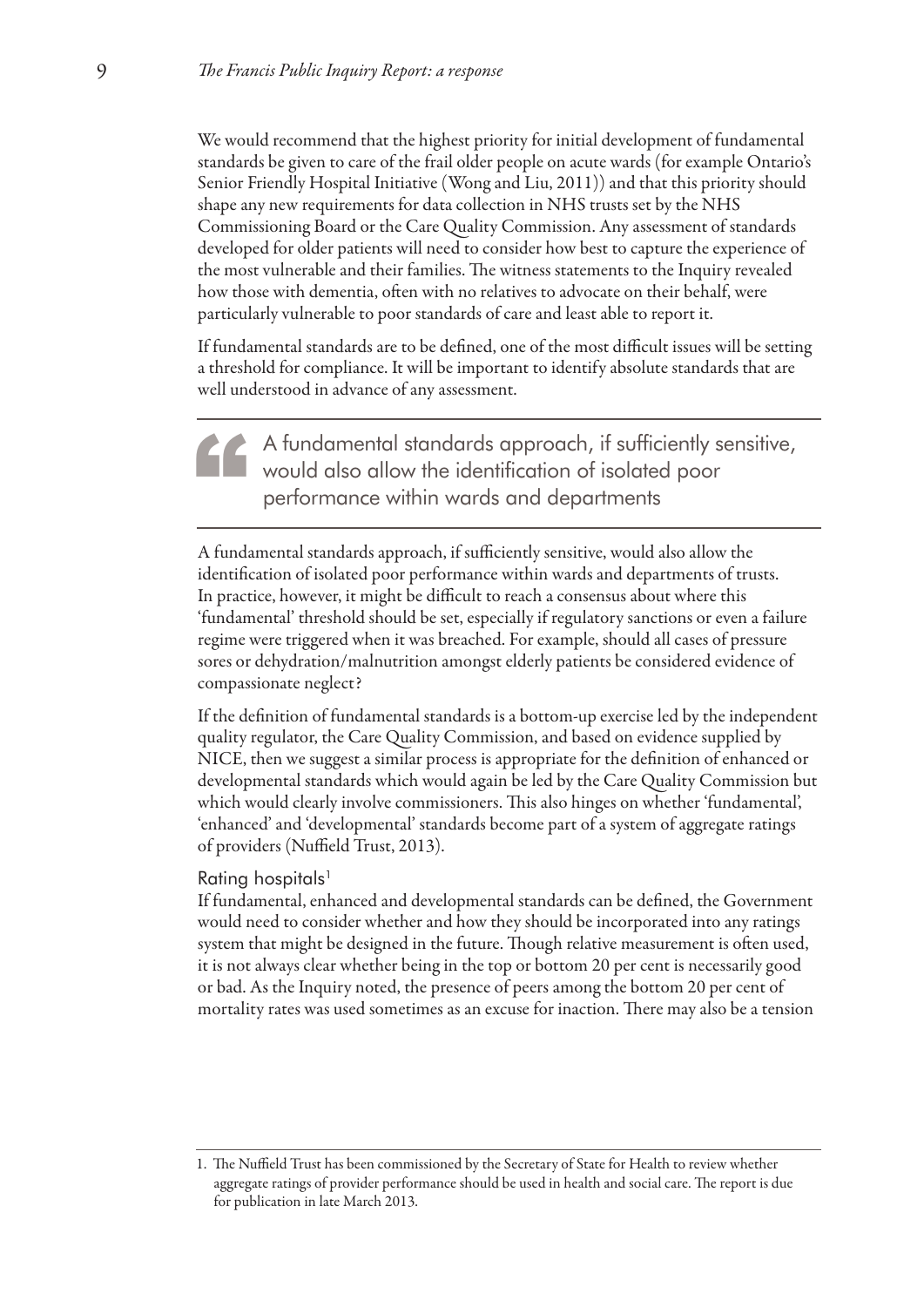between summative information on the performance of a hospital that might be produced in the style of annual OFSTED ratings that guide parents' choices, and the information on compliance with fundamental standards intended to guide boards, commissioners and regulators: this would need to be provided closer to real time, and be sensitive enough to identify very dispersed incidents of failure.

Although there is a current interest in ratings as an aid to identify and encourage better quality services, we would observe that high-level organisational ratings have two important limitations in this context. First, they may not necessarily predict future lapses in quality (and thus might lead to a false sense of security); second, they have limited sensitivity to identify failings within organisations, clinical units or individual wards. We believe that the ability to identify failings at this intra-organisational level is critical for regulatory agencies, and also for trust boards and management teams as they seek to take action to address any local failings in care. The key to doing this is to have systems that are alert to failure – scanning information and intelligence for possible problems. These might include:

- reports from staff (including whistleblowers)
- reports from patients, including individual complaints to complement surveys
- the frequency of intermediate adverse events captured within certain clinical indicators (for example 'never events', readmission rates, in-hospital mortality or treatment complications in low-risk cases).

This activity could be classified as 'surveillance' which takes in a wider set of intelligence than a 'rating'.

Tracking mortality rates has a place in the wider monitoring system, but as a surveillance method it is limited because the rates are often ambiguous, and it is difficult to unpick cause and effect. More substantively, by the time people are dying in sufficient numbers to detect on a mortality alert, it is too late.

#### Acting on information

The Inquiry gives an account of how multiple organisations either failed to notice that care standards had collapsed at Mid Staffordshire NHS Foundation Trust or, more pertinently, failed to act on the information that they had. It was striking from the early warning signs section of the Francis Report how many external organisations had concerns about the trust, but did not share information effectively, or act upon such information.

Since that time, more open channels of discussing concerns have been developed (National Quality Board, 2013), but it is not clear that there are robust methods of sharing real-time information in place within the NHS. Quality Surveillance Groups have been designed by the National Quality Board to bring together local commissioners, regulators and local authority representatives to scrutinise quality across a health economy, but their design does not yet look sufficiently fail-safe. We would like to see absolutely reliable ways of routine information-sharing being established, possibly through an online facility. The Quality Risk Profiles designed by the Care Quality Commission are an important start, drawing on information from a range of sources.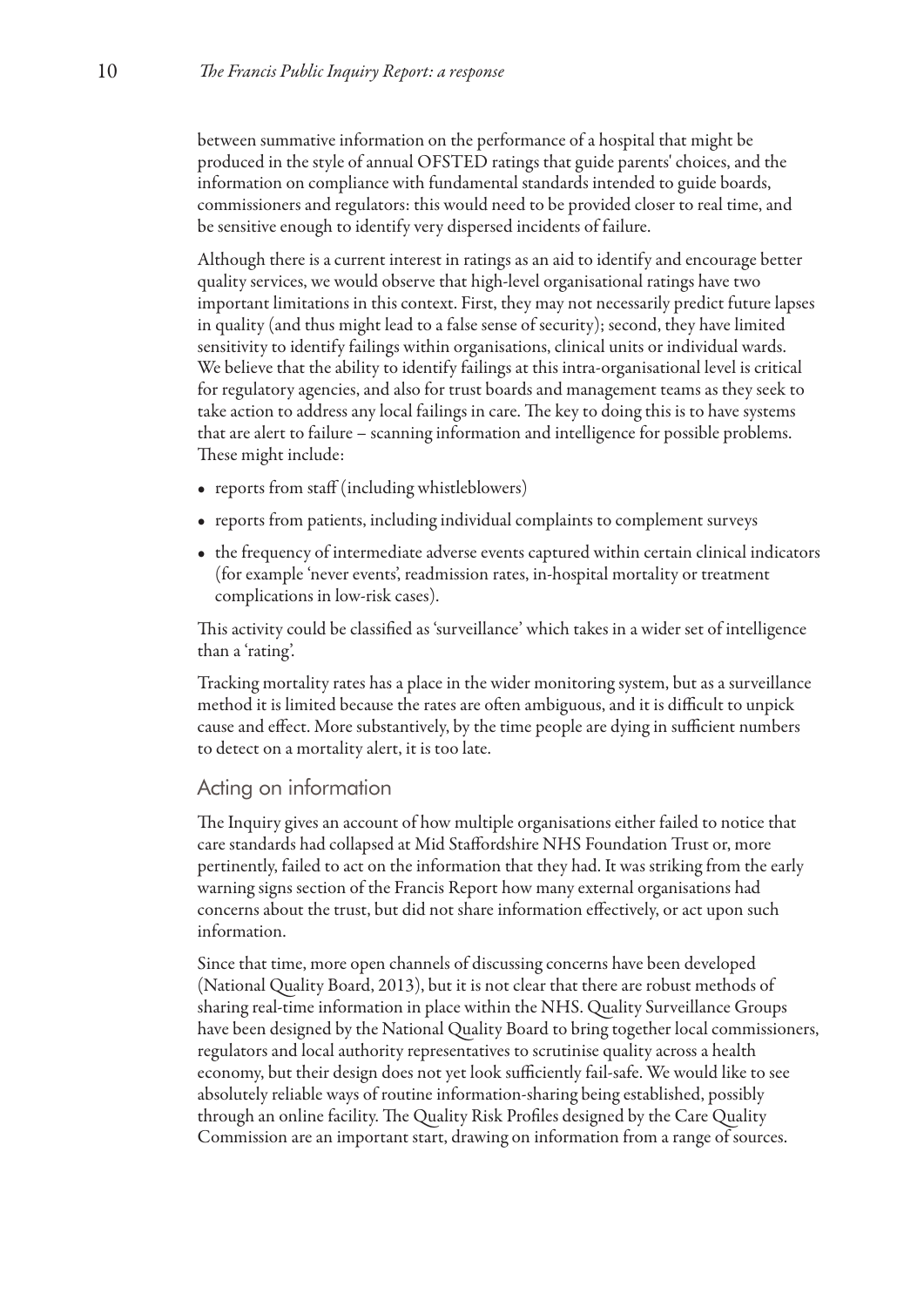Quality Accounts produced by hospitals also have potential to become documents of equal importance to financial accounts, and to inform the public about the state of quality within an NHS organisation. These Quality Accounts have not, however, always been comparable or consistent in their contents (Foot and others, 2011). We support the recommendations to improve and validate Quality Accounts.

The Francis Report recommends that commissioners – from 1 April 2013, the clinical commissioning groups and their constituent GPs – take a much more active role in the scrutiny of information about quality, as part of an overall commitment to better commissioning. The local GPs in particular were singled out by Francis as having failed to notice that things were awry at Mid Staffordshire or, if they did, for only having communicated this to individual consultants in the hospital, and not airing concerns in any collective forum such as the primary care trust, local medical committee or practice-based commissioning consortium.

Individual practices and clinical commissioners will need to be much more proactive in future. GPs might be encouraged to follow up patients who have recently had time in hospital, given their role as coordinators of patients' care, which is a far cry from routine practice at present. Commissioners will need to have access to timely and robust quality data about services they commission, as well as sources of informal data received directly from patients, and complaints. We support the Inquiry recommendation to find ways of making the content and themes from complaints available to commissioners in a way that does not compromise confidentiality or interfere in any (potential) legal processes.

Direct inspection and investigation are important regulatory tools, though their power should not be over-estimated "

The Inquiry recommendations rightly endorse the role of professional investigators at the quality regulator, the Care Quality Commission, as long as they are sufficiently well trained and with adequate clinical experience to understand the reality of complex organisations such as hospitals, which might be missed by other sorts of inspections. Direct inspection and investigation are important regulatory tools, though their power should not be over-estimated. Although there may be calls for more on-site inspection, by themselves these are not sufficient to ensure high-quality care. Even when direct observation is involved, an inspector cannot see all wards all days, and cannot assess the efficacy of individual treatments.

The Francis Report also notes that Monitor was in a weak position (and somewhat disinclined) to detect quality failings in Mid Staffordshire. The report recommends that the Government should consider transferring the regulation of governance of health care providers from Monitor to the Care Quality Commission. While we would not support more reorganisation at this point, the effectiveness of the current regulation of governance of NHS providers should indeed be reviewed, with a view to having more streamlined and less complicated arrangements. More generally, it will be important for both the Care Quality Commission and Monitor to work much more closely together and share information in the future.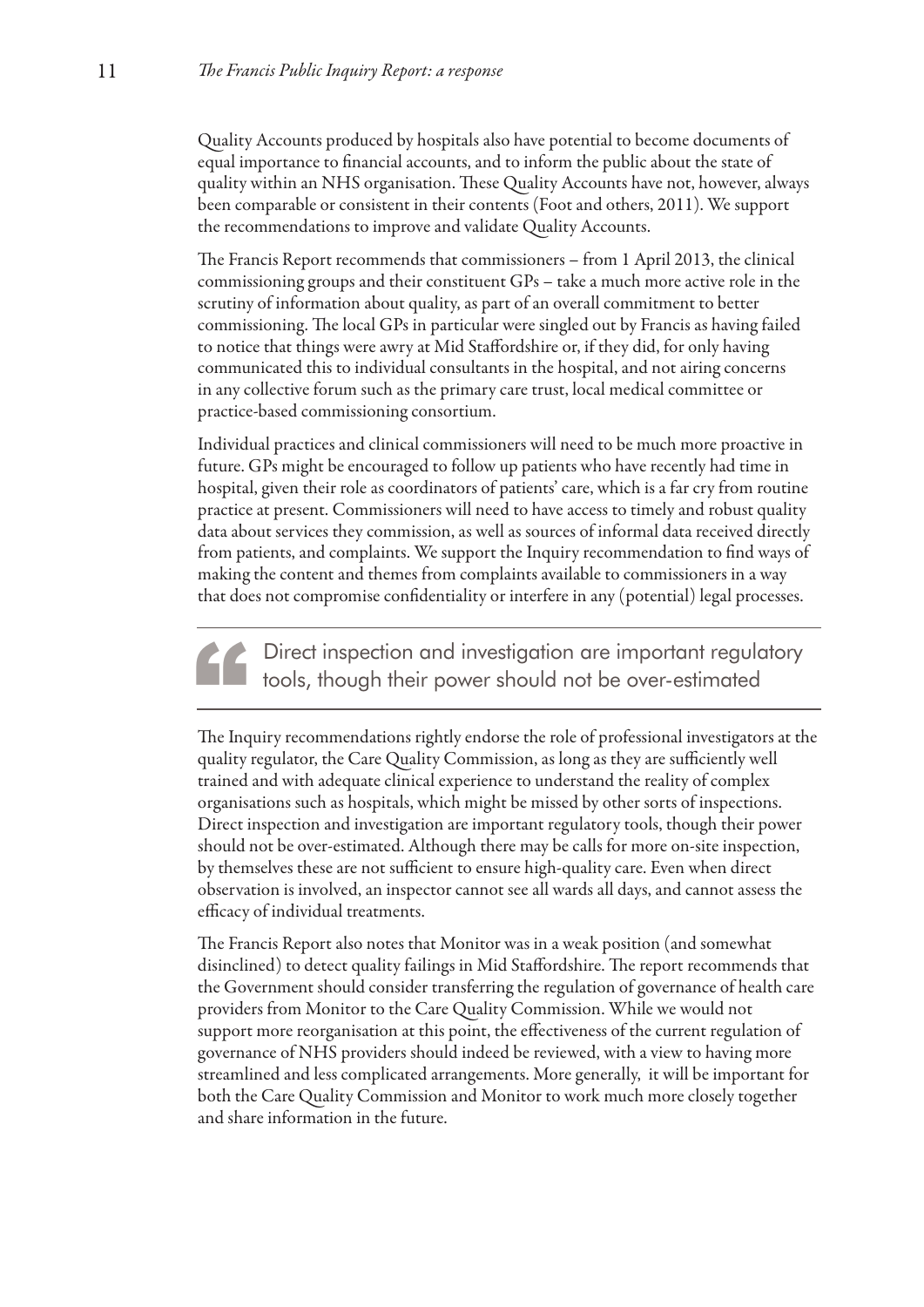The Government has indicated that it will consider creating an inspector of hospitals, who would appropriately be working in the Care Quality Commission. An inspector could help to lead the development of standards with relevant groups including the public, lead the response to apparent clinical failure, and champion and encourage the development of peer review (see below). It will be important for such a figure to be able to command the confidence of clinical staff at the same time as empathising with patients. But there is also a risk of adding another layer of regulation and complexity into the system.

Peer review is another valuable method of responding to concerns about quality that focuses on improvement rather than punitive action. Examples include the West Midlands Quality Review Service (which uses specialist review teams funded by commissioners and providers) and the National Cancer Peer Review programme, which combines self-assessment with targeted peer review visits by multidisciplinary teams. These peer review systems are critical in the defence against poor quality and precisely how they should be developed and funded deserves much further thought.

Clarification of roles in assessing and improving quality of care It would be useful if, given the Department of Health's response to the Francis Inquiry, there might be further clarification as to the roles of national bodies in assessing and monitoring quality of care (including but not limited to failure). In particular, this could include the relationships between the Care Quality Commission and the NHS Commissioning Board, and the Care Quality Commission and Monitor; and the role and membership of the National Quality Board. At present, and despite the recent document published by the National Quality Board (2013), there is some overlap that may not be helpful.

> Effective patient and public scrutiny requires training, resources and a clear sense of mission

# Public involvement

"

One of the most notable failures highlighted in the Francis Report relates to patient and public engagement and scrutiny bodies. The Francis Report is critical of the local Patient and Public Involvement Forum and its successor the Local Involvement Network (LINk), and raises serious concerns about the likely efficacy of Healthwatch in future. The local overview and scrutiny committee was also judged to have failed either to have noticed or acted on concerns about quality. The Francis Report noted that both bodies were inclined to be deferential towards their local trust, which raises an important challenge for the role of lay scrutiny in the future. Effective patient and public scrutiny requires training, resources and a clear sense of mission in relation to understanding and challenging the quality of local NHS services. Achieving the latter is not straightforward, particularly when many local people feel that their NHS services are under threat. A mature approach to local patient and public involvement will need to enable multiple channels of engagement; these will involve the public in a range of roles, from support to challenge.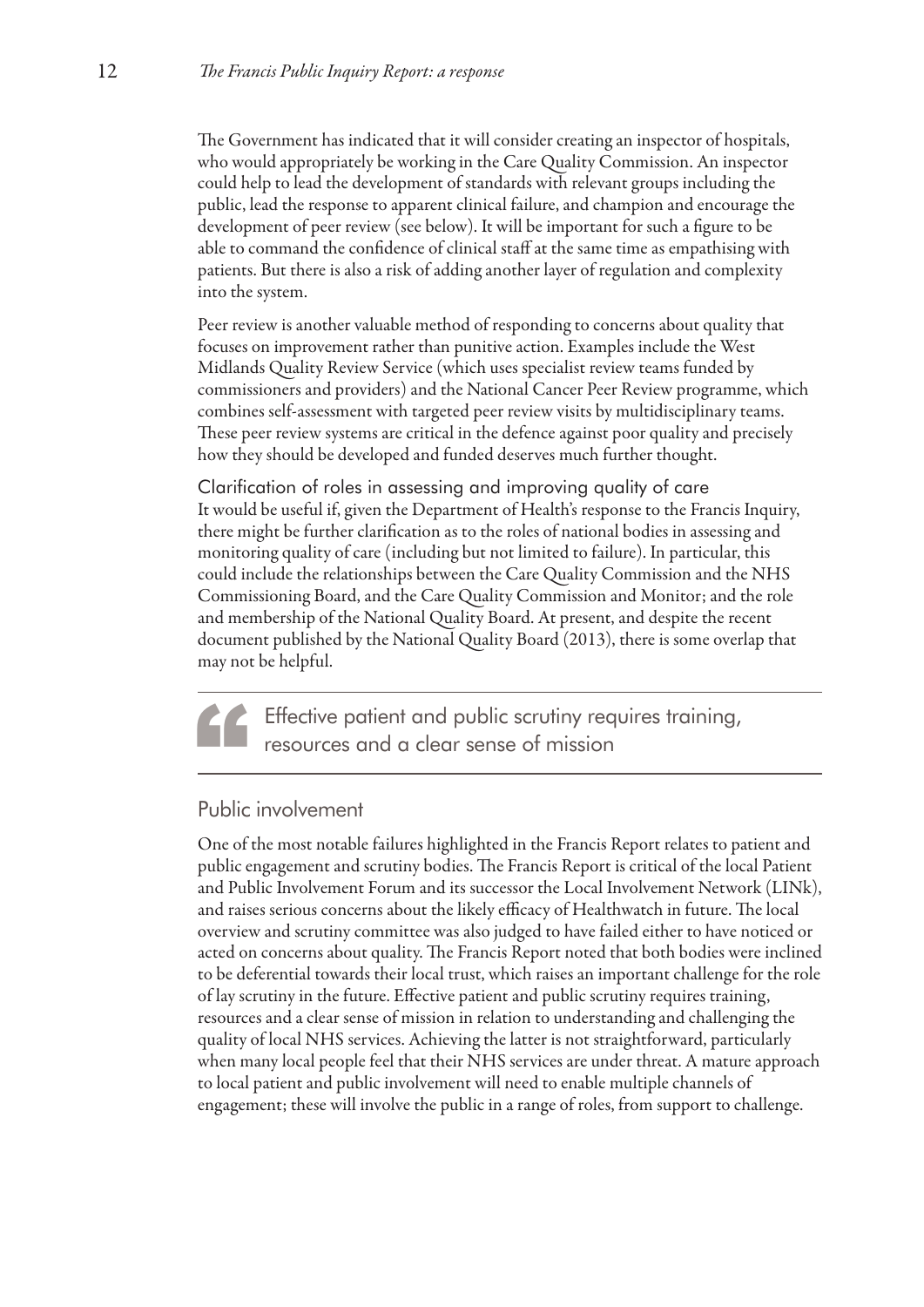## Conclusion: is the system set up to enable genuine culture change?

The Francis Report alludes to, but does not develop, some important underlying tensions in the current system that might need some further consideration. It notes that the trust board was overly focused on meeting financial and access targets, and that a mismatch between funding and the needs of the service was allowed to happen "without protest" (para 1.16). It is not clear from the report where the responsibility should lie for bringing resources and need into alignment. In other words, there is a question about who should make difficult decisions about rationing and the viability of hospital services when resources are frozen. A candid and honest approach to the quality of services, where patients are put first, will require trust boards to be able to signal to commissioners when services are reaching breaking point. This will require commissioners to take difficult collective decisions on behalf of their local populations.

# A candid and honest approach to the quality of services... will require trust boards to signal to commissioners when " services are reaching breaking point

This sort of candour may not sit easily with a more market-oriented approach to health service improvement, where trusts are expected to compete to attract patients, and success and failure are driven by patients' informed choices. Many of the patients who suffered in Mid Staffordshire may not have had a viable alternative in terms of hospital provision, or were unable to access information to make an informed choice.

This raises once again the unresolved issue of how best to define and handle failure in the NHS. Defining and assessing fundamental patient-centred standards of care in the wake of the Francis Inquiry may well improve the quality of care in the NHS but, if defined too tightly, it may also increase the number of NHS organisations that are at risk of failing. This will only intensify the need to make difficult and controversial decisions about the volume and location of NHS services.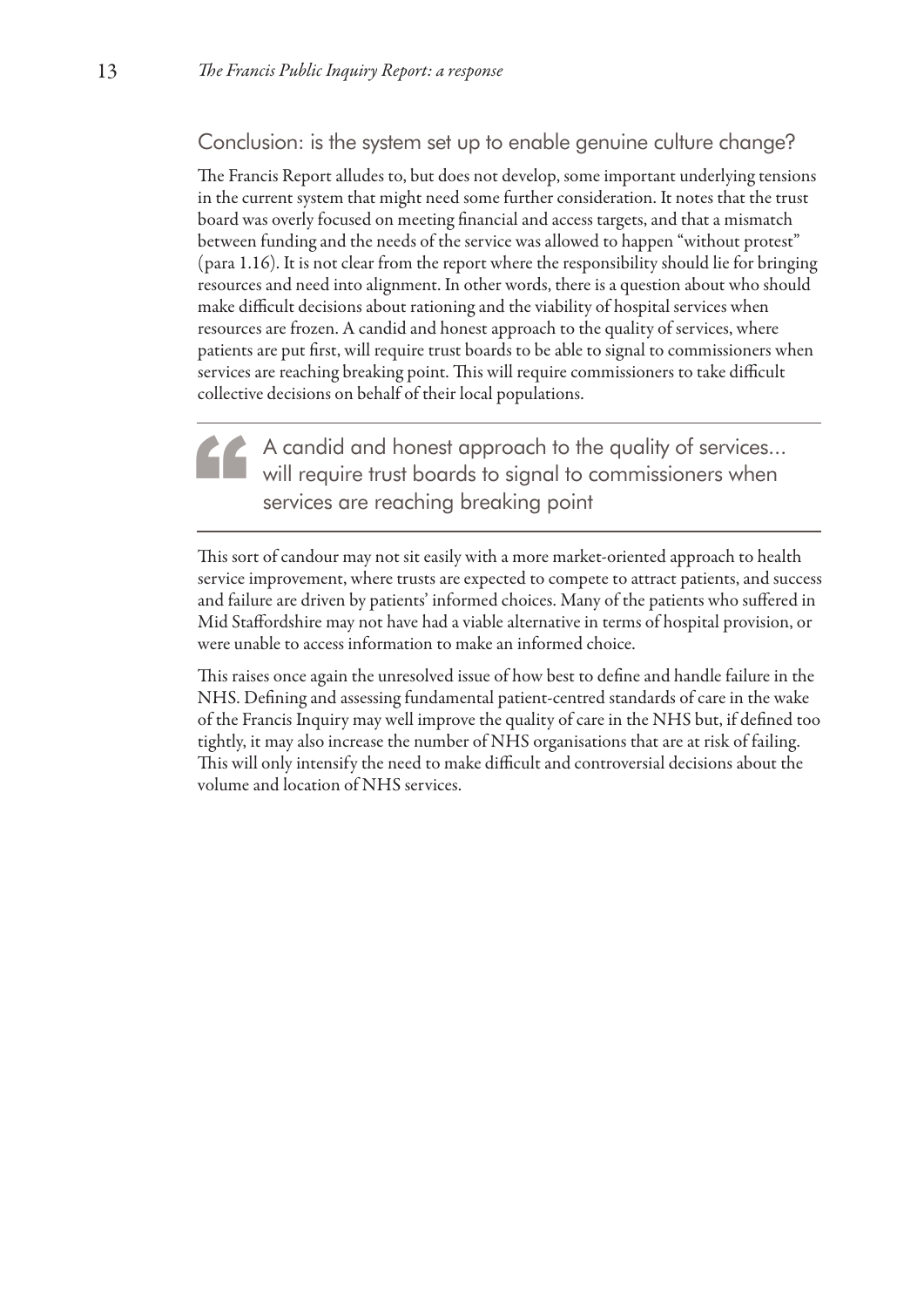#### References

Department of Health (2012) *Report on the Effect of the NHS Constitution*.

https://www.wp.dh.gov.uk/publications/files/ [2012/07/report-on-the-effect-nhs-constitution-](https://www.wp.dh.gov.uk/publications/files/2012/07/report-on-the-effect-nhs-constitution-0407-2.pdf)0407-2.pdf

Foot C, Raleigh V, Ross S and Lyscom T (2011) *How do Quality Accounts Measure Up? Findings from the first year*. The King's Fund. www.kingsfund.org.uk/sites/files/kf/How-do[quality-accounts-measure-up-Findings-from-the](www.kingsfund.org.uk/sites/files/kf/How-do-quality-accounts-measure-up-Findings-from-the-first-year-The-Kings-Fund-January-2011.pdf)first-year-The-Kings-Fund-January-2011.pdf

Francis R (2013) *Report of the Mid Staffordshire NHS Foundation Trust Public Inquiry*. The Stationery Office.

Goodrich J (2011) *Schwarz Center Rounds: An evaluation of the UK pilots*. The King's Fund. [www.kingsfund.org.uk/sites/files/kf/field/field\\_](www.kingsfund.org.uk/sites/files/kf/field/field_publication_file/schwartz-center-rounds-pilot-evaluation-jun11.pdf) publication\_file/schwartz-center-rounds-pilotevaluation-jun11.pdf

Hurst J and Williams S (2012) *Can NHS hospitals Do More with Less?* Nuffield Trust. www.nuffieldtrust.org.uk/sites/files/nuffield/ [can-nhs-hospitals-do-more-with-less\\_full-report-](www.nuffieldtrust.org.uk/sites/files/nuffield/can-nhs-hospitals-do-more-with-less_full-report-120112.pdf)120112.pdf

Jones N and Charlesworth A (2013) *The Anatomy of Health Spending 2011/12: A review of NHS expenditure and labour productivity*. Nuffield Trust. www.nuffieldtrust.org.uk/sites/files/nuffield/ [publication/130305\\_anatomy-health-spending.pdf](www.nuffieldtrust.org.uk/sites/files/nuffield/publication/130305_anatomy-health-spending.pdf)

Launer J (2007) 'Moving on from Balint: embracing clinical supervision', *British Journal of General Practice* 1; 57(536): 182–183. www.ncbi.nlm.nih.gov/pmc/articles/pmc2042562. [See also: http://abetternhs.wordpress.com](http://abetternhs.wordpress.com/2012/12/05/love/)/ 2012/12/05/love/

National Quality Board (2013) *Quality in the New Health System – Maintaining and improving quality from April 2013*. [https://www.wp.dh.gov.uk/publications/files/](https://www.wp.dh.gov.uk/publications/files/2013/01/Final-NQB-report-v4-160113.pdf) 2013/01/Final-NQB-report-v4-160113.pdf

NHS Confederation (2009) *Future of Leadership*. Debate paper.

[www.nhsconfed.org/Publications/Documents/](www.nhsconfed.org/Publications/Documents/Debate%20paper%20-%20Future%20of%20leadership.pdf) Debate%20paper%20-%20Future%20of%20 leadership.pdf

Newdick C and Smith J (2010) *The Structure and Organisation of the NHS: A report for the independent inquiry into care provided by Mid Staffordshire NHS Foundation Trust 2005–2009*. www.midstaffspublicinquiry.com/sites/default/ files/evidence/Expert\_report - Structure\_and Organisation\_of\_the\_NHS\_0.pdf

Nuffield Trust (2013) *The Health and Social Care Ratings Review*. www.nuffieldtrust.org.uk/ ratings-review

Roberts A, Marshall L and Charlesworth A (2012) *A Decade of Austerity? The funding pressures facing the NHS from 2010/11 to 2021/22*. Nuffield Trust. [www.nuffieldtrust.org.uk/publications/decade](www.nuffieldtrust.org.uk/publications/decade-austerity-funding-pressures-facing-nhs)austerity-funding-pressures-facing-nhs

Shipton H, Armstrong C, West M and Dawson J (2008) 'The impact of leadership and quality climate on hospital performance', *International Journal for Quality in Health Care*, 20(6), 439–445.

Smith J and Chambers N (2011) Mid Staffordshire Public Inquiry Seminar on the Development and Training of Trust Leaders. *The Regulation and Development of NHS Managers: A discussion paper.* [www.midstaffspublicinquiry.com/sites/default/](www.midstaffspublicinquiry.com/sites/default/files/uploads/Judith_Smith_and_Naomi_Chambers_-_paper_2_0.pdf) files/uploads/Judith\_Smith\_and\_Naomi\_ Chambers\_-\_paper\_2\_0.pdf

Wong K and Liu B (2011) *Senior Friendly Hospital Care Across Ontario: Summary report and recommendations*. Ontario LHINs.